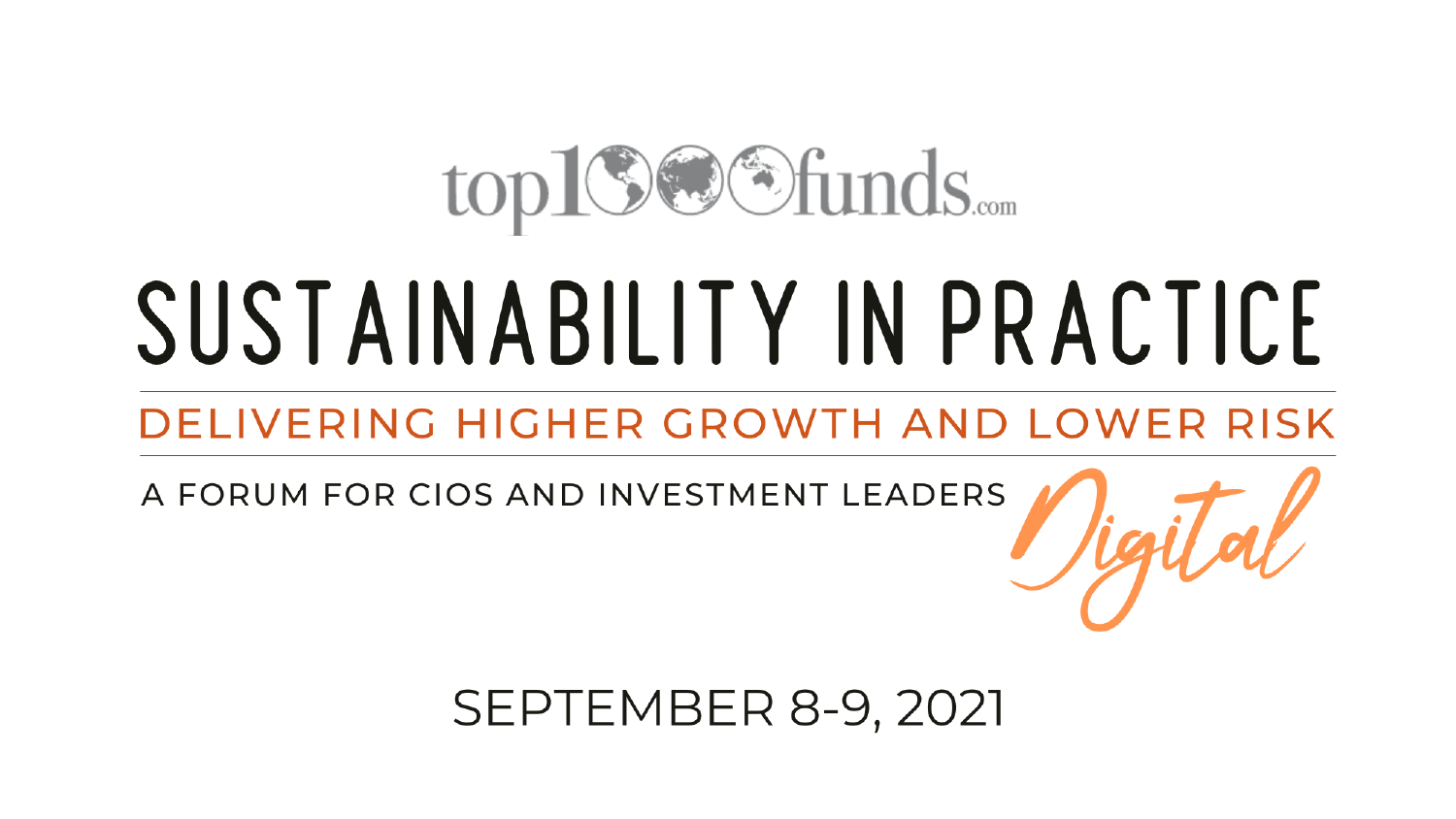$top1\%$  funds conexus *financial*  $IPR$ 

### The challenge of sustainability in real estate

Zsolt Kohalmi

#### Global Head of Real Estate and Co-Chief Executive Officer at Pictet Alternative Advisors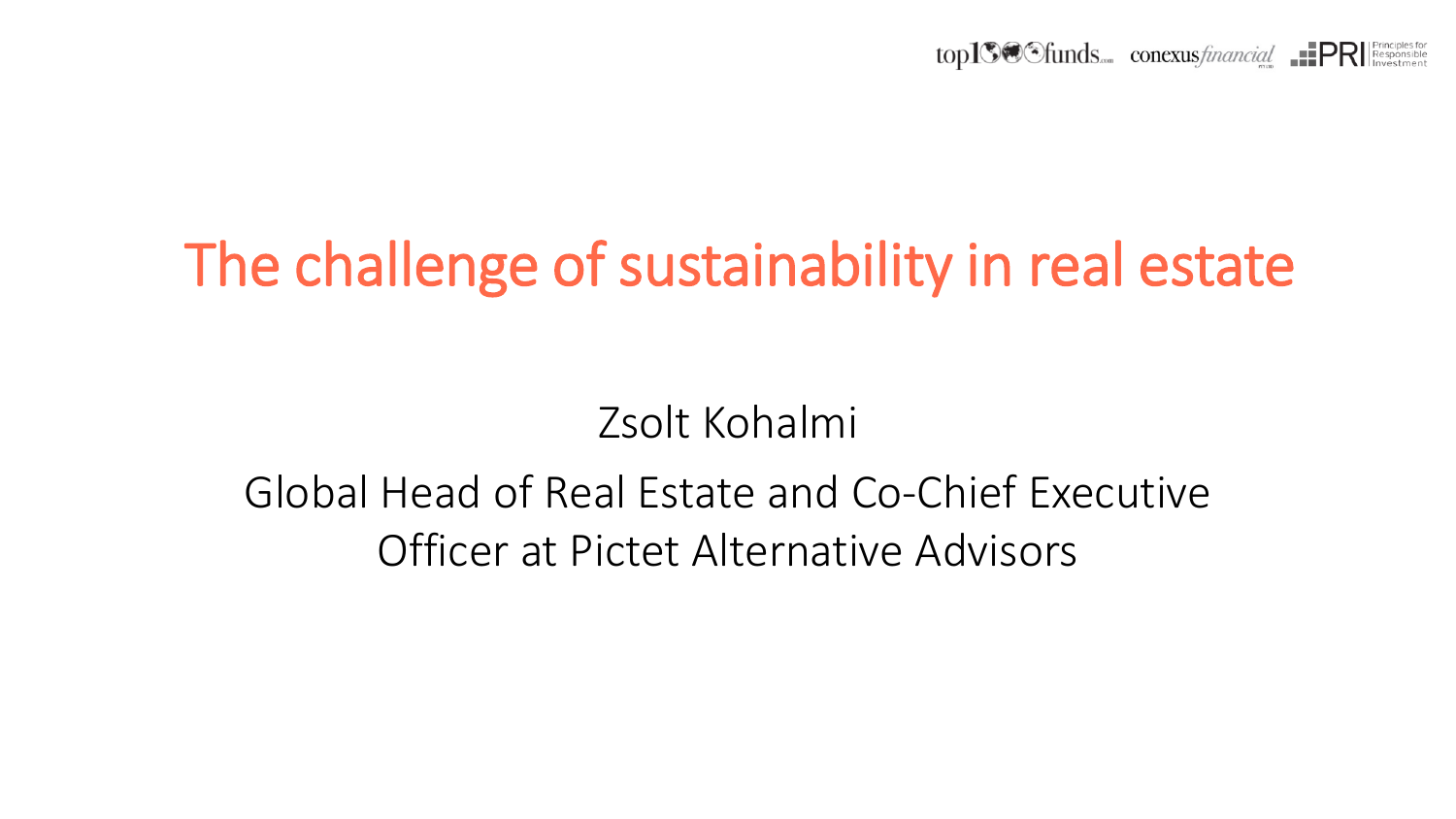### Real estate is the largest CO2 emitter<sup>1</sup>



Source: 1. UN environment Carbon status report 2017. 2. Boosting Building Renovation: What potential and value for Europe? European Parliament Directorate General For Internal Policies, 2016. 3. New tricks with old bricks, BHSF and EHA, 2008.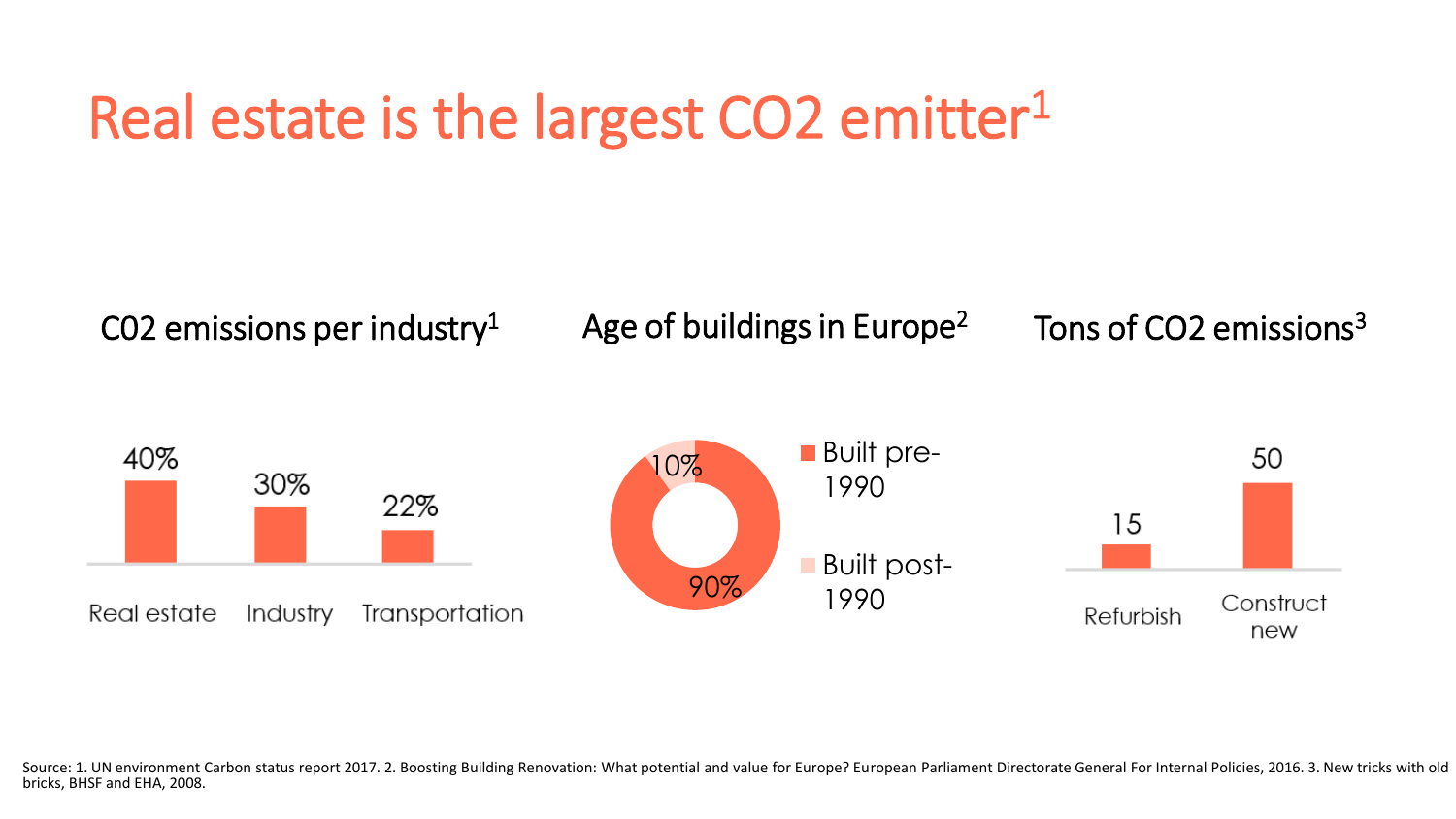### Measuring is key

#### Several initiatives but no global standard



Note: Pictet has not acquired any rights or license to reproduce the trademarks, logos or images set out in this document except that it holds the rights to use any entity of the Pictet group trademarks. For illustrative purposes only.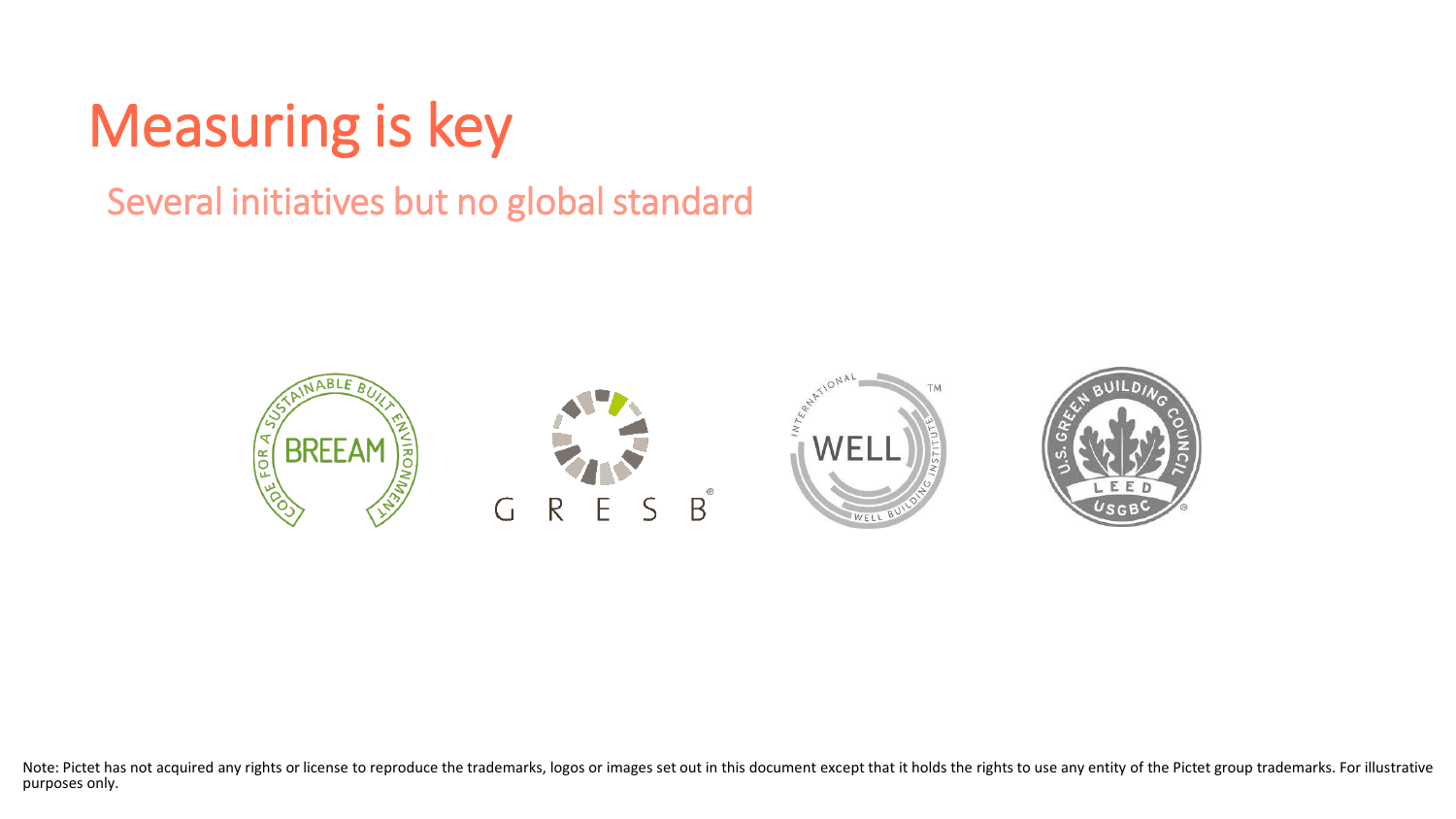### Real estate asset owners have a key role to play

Sustainability does not have to mean lower returns





**Very good** 3.7% average rental premia **Excellent** 4.7% average rental premia **Outstanding** 12.3% average rental premia

Source: Median values, Sustainability Review/MDPI: A Review of the Impact of Green Building Certification on the Cash Flows and Values of Commercial Properties, Niina Leskinen, Jussi Vimpari and Seppo Junnila, 2020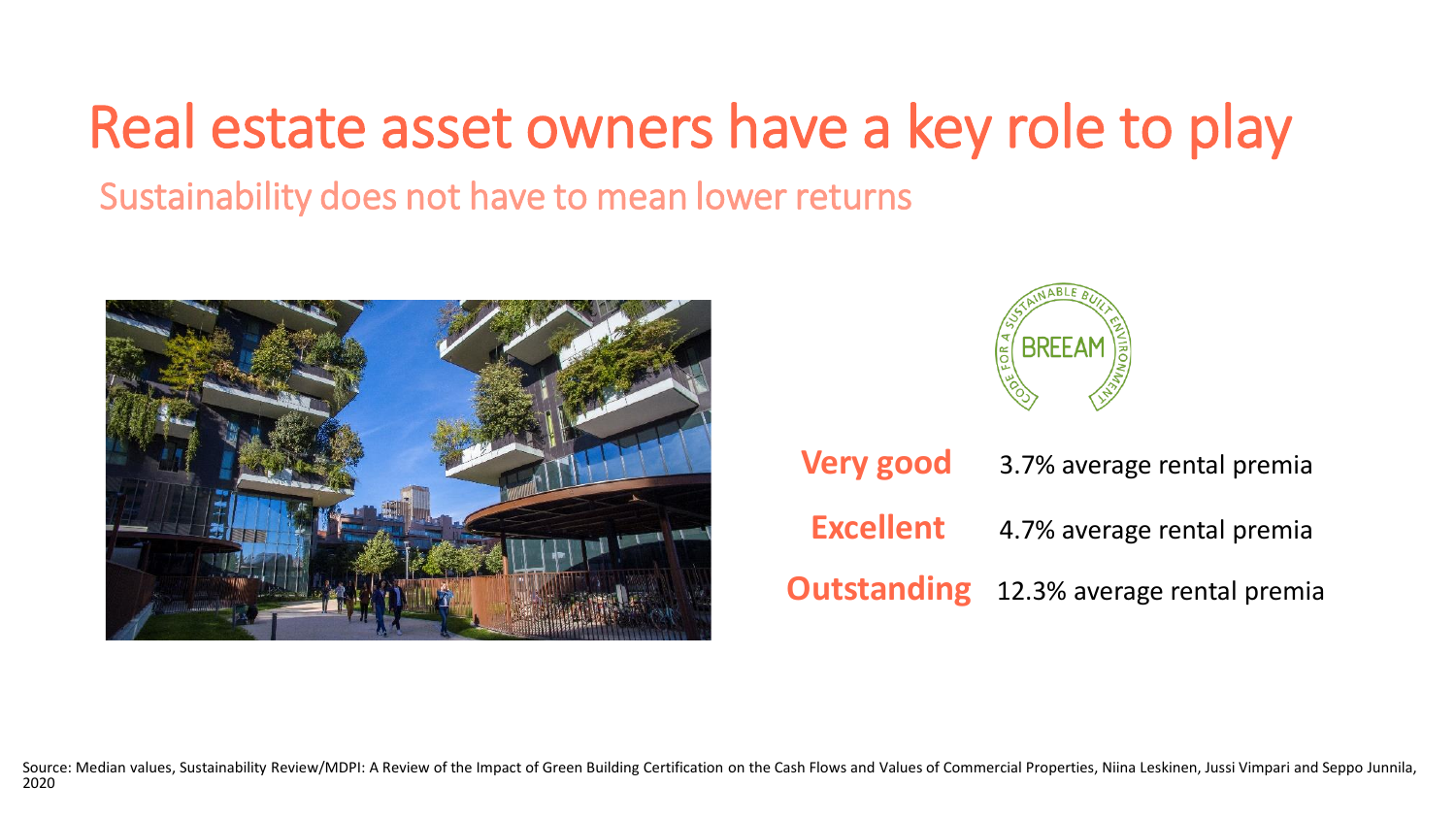### How do we do this?

#### Case study

35% reduction in energy use

100% Renewable energy procured





Zero waste to Landfill

Installing Low-flow plumbing fixtures across all refurbished areas